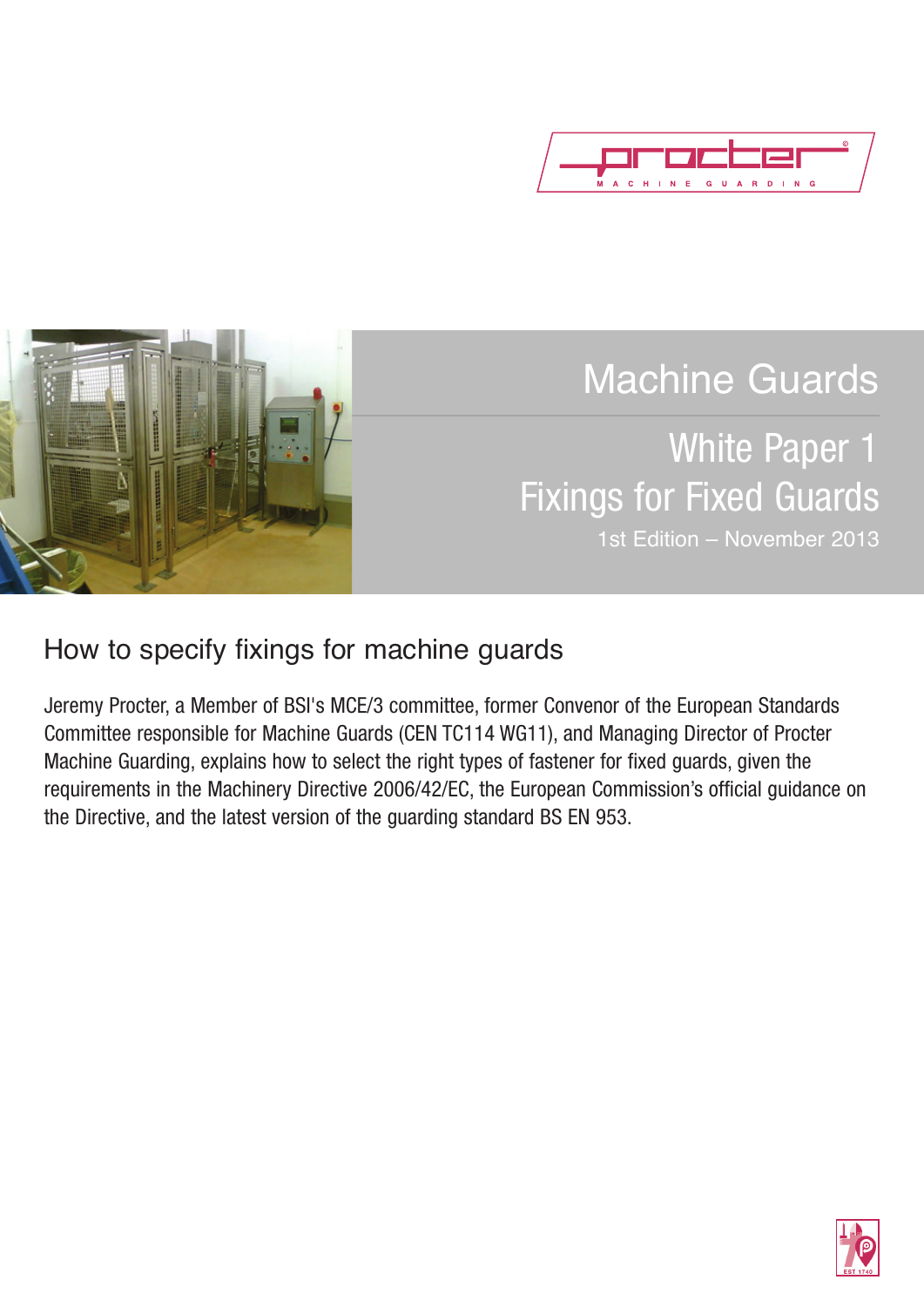

#### How to specify fixings for machine guards

When it was published in 2009, BS EN 953:1997 +A1:2009, *Safety of machinery. Guards. General requirements for the design and construction of fixed and movable guards*, incorporated amendments to align it with the new Machinery Directive 2006/42/EC that came into force at the end of 2009. Compared with the previous versions of the standard and Machinery Directive, there is now a requirement that fixings for fixed guards shall remain attached to the guard or the machinery when the guard is removed. The underlying logic is that retained (or captive) fasteners will not be lost when the guard is removed - for maintenance, for example - so it is much less likely that the guard will be replaced with insufficient fixings, which could allow hazardous parts of the machinery to be accessed or the guard to be incapable of containing ejected parts.

BS EN 953:1997 +A1:2009 will soon be replaced by a new International Standard ISO 14120. The current draft contains statements about fixings for fixed guards that are almost identical to those in the European Commission's *Guide to application of the Machinery Directive 2006/42/EC*, which is not legally binding but is the closest we have to an authoritative interpretation of the Directive. Once ISO 14120 has been approved and Harmonised to the Machinery Directive as EN ISO 14120, compliance with its requirements will be sufficient for machine builders (and guard manufacturers CE marking guards) to claim that the relevant Essential Health and Safety Requirements of the Machinery Directive have been met.

However, it is not just a simple matter of specifying retained fasteners for parts identified on the manufacturing drawing as 'guards' because the formal definition of a guard needs to be taken into account - and it does not help that the definition differs between the standard and the Machinery Directive.

#### Defining a 'fixed guard'

BS EN 953:1997 +A1:2009, Clause 3 (Definitions), defines a guard as a "physical barrier, designed as part of a machine, to provide protection" (the definition in the current draft of ISO 14120 is identical). In contrast, item 1.1.1. (f) of the Essential Health and Safety Requirements in the new Machinery Directive defines a guard as "a part of the machinery used specifically to provide protection by means of a physical barrier." This raises the question as to whether other parts of the machine - such as weather-proof covers and chutes - are deemed to be 'guards' and therefore need to be fixed using retained fasteners, as they are not designed 'specifically' to provide protection.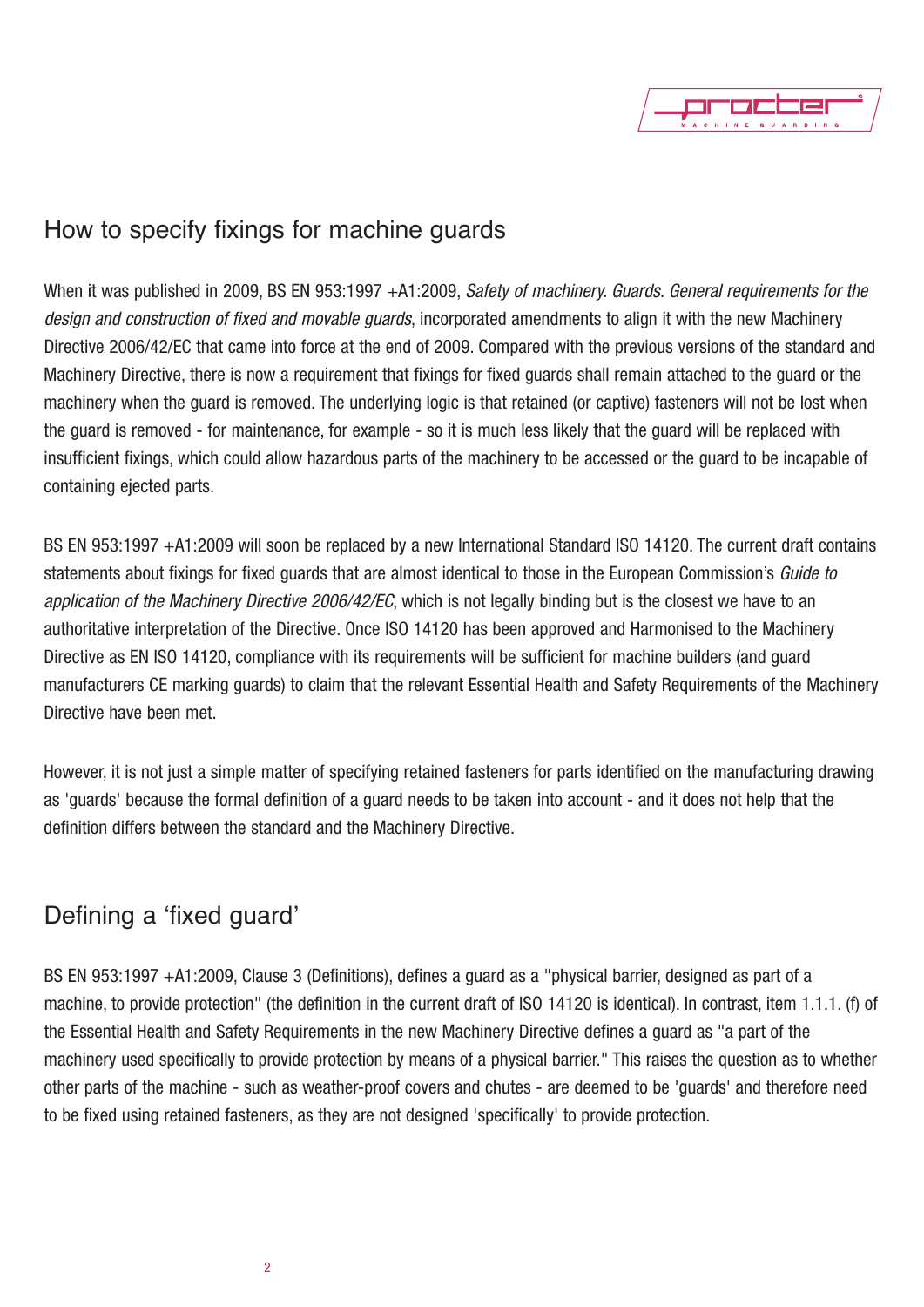

For all practical purposes, machine designers should use the definition of a guard given in BS EN 953:1997 +A1:2009. Indeed, the standard provides additional clarification within the definition of a guard as follows: "Note 2. Depending on its design, a guard may be called eg casing, shield, cover, screen, door, enclosing guard." Interpreting the term 'specifically' from the Directive in order to relax the requirements relating to these parts of the machine would be incorrect, as they often do provide protection, if only as a secondary function.

A sensible approach to take would be to consider whether, if a component were removed, hazardous parts could be accessed. Here it is essential to consult BS EN ISO 13857:2008 *Safety of machinery - Safety distances to prevent hazard zones being reached by upper and lower limbs*. If the analysis indicates that, say, removing a roof panel will not provide access to hazardous parts of the machinery, then there is no need to use retained fasteners on that panel. But be aware that BS EN ISO 13857:2008 only considers hazards associated with reaching over, under, around and through guards; if there are potential hazards from, say, parts or hazardous substances being ejected from the machine, then those panels will still be classed as guards and will need to be fixed with retained fasteners.

Sub-clause 7.2 (Retained fastenings) of BS EN 953:1997 +A1:2009 states: "Where it is foreseen (eg maintenance) that the fixed guard will be removed then the fastenings shall remain attached to the guard or to the machinery." It therefore follows that if it is not foreseen that the guards will be removed for maintenance, cleaning or other reasons, then there is no requirement to use retained fasteners. This point is further clarified in the European Commission's guide to the Machinery Directive: "The requirement applies to any fixed guards that are liable to be removed by the user with a risk of loss of the fixings, for example, to fixed guards that are liable to be removed during routine cleaning, setting or maintenance operations carried out at the place of use. The requirement does not necessarily apply to fixed guards that are only liable to be removed, for example, when the machinery is completely overhauled, is subject to major repairs or is dismantled for transfer to another site. For the same reason, it may not be necessary to apply the requirement to the casings of machinery intended for use by consumers, where the manufacturer's instructions specify that the repairs requiring removal of these casings are only to be carried out in a specialist repair workshop. In that case, fixing systems should be used that are not easy to remove." Note, however, that the guidance says the application of this requirement depends on the manufacturer's risk assessment.

#### Design issues

Having identified the parts of the machine that should be treated as fixed guards and which might be removed for maintenance or other purposes, the designer can start selecting suitable fastenings. Unfortunately this cannot be done in isolation, as the type of fastener selected will have a bearing on the design of the guard and/or the structure to which it is attached, and vice versa. Furthermore, retained fastenings are likely to be more expensive to purchase and install than conventional screws, so it might be that minor changes to the design of the assembly can yield benefits. For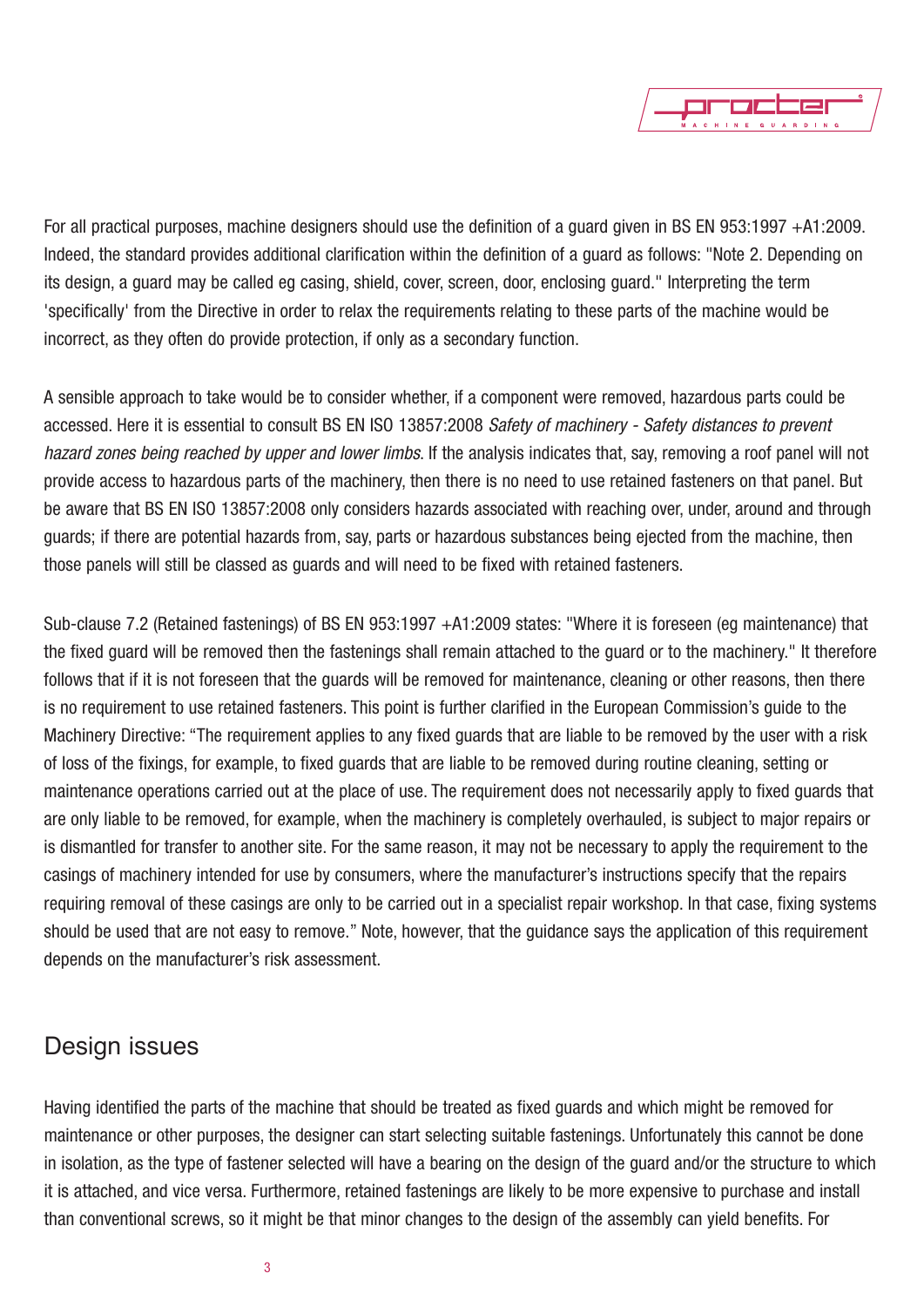

example, if a guard panel has previously been manufactured from relatively thin, flat sheet metal, and installed using a number of screws around the periphery, then it might be beneficial to form a small return on one or more edges of the panel to impart stiffness and reduce the number of fasteners required. Alternatively (or additionally) it might be costeffective to design guards that hook in on one edge and only need fasteners on the opposite edge, though the guard needs to be incapable of remaining in place if it is not correctly secured (the Machinery Directive states 'where possible, guards must be incapable of remaining in place without their fixings').

Further design measures that could be considered include ensuring there is no need to remove guards in order to access lubrication points, adjust conveyor tracking or perform similar maintenance operations. It might also be that a large cover panel protecting a relatively small hazard can be redesigned as two panels, so that only the panel providing protection needs retained fasteners.

#### Selecting fasteners

The optimum choice of retained fastener for a particular fixed guard will depend on a number of factors. If the machine is a one-off, the production processes may be different from those for a mass-produced machine. This has implications for the tolerances that can be achieved, which, in turn, will make some types of fastener more suitable than others (some require good alignment of the guard and machine structure, whereas others are more tolerant of misalignment). In addition, the designer must assess whether the guard will need to be removed periodically for maintenance or cleaning, or whether it is only to be removed, say, in the event of a motor burning out. If regular maintenance is required, it might be better to specify push-turn or quarter-turn fasteners that are quick to remove and replace, and are tolerant of panel misalignment (depending on the model selected). Beware, however, that there are numerous such fasteners on the market, but not all of them require a 'tool' for removal (fasteners with a straight screwdriver slot are unsuitable for machine guards, as they can be undone using improvised tools such as a steel rule).

An important point to note is that spanners and hexagonal (Allen) keys are classified tools, despite what some machinery safety consultants and guard manufacturers may claim. The EC guide to the Machinery Directive states: "Fixed guards may thus be fixed, for example, by means of bolts, screws or other fasteners that can only be removed by using tools such as keys or wrenches" and gives the underlying reasoning as: "This requirement aims to restrict the removal of fixed guards to competent or authorised persons." As with all aspects of machinery safety, however, the EC guide emphasises the need for a risk assessment: "The choice of fixing system and tools must be considered in light of the risk assessment." In several decades' involvement in machine guarding, the author has never been advised by the UK health and safety authorities that fasteners requiring spanners or Allen keys are unsuitable for machine guards.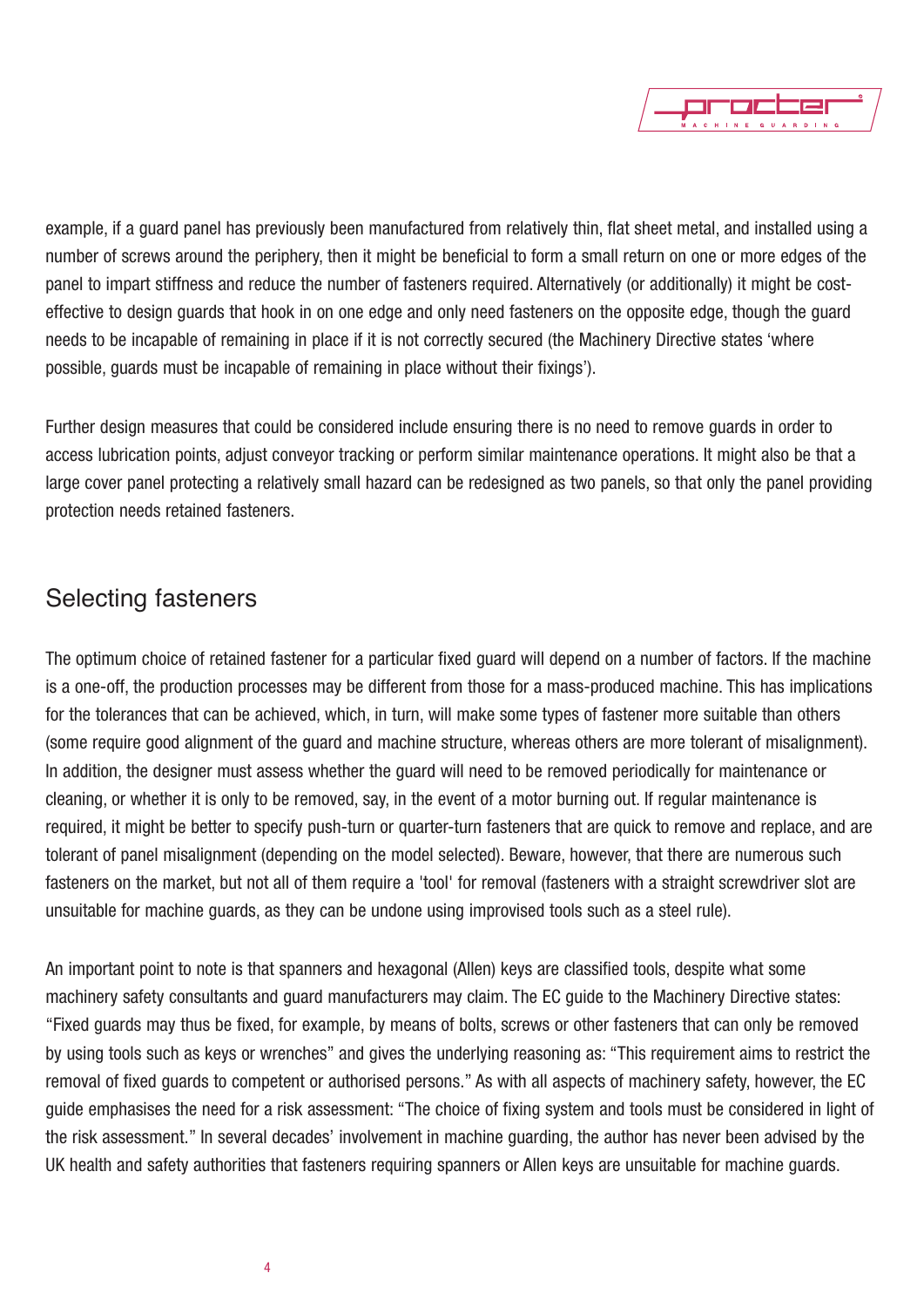

Machines often generate vibrations, so it is important to ensure that whatever fasteners are selected will not shake loose. Something else to bear in mind with retained fasteners is that a damaged fastener will be more difficult to replace than a simple screw. While some retained screws are held captive on the panel by, for example, a spring clip in an undercut beneath the head - and can therefore be replaced relatively simply - others are held in place by a clinching process in which the panel material is deformed during fastener installation. Because the material is deformed so as to encroach on an undercut on the fastener, replacement of this type of fastener is likely to be more troublesome. Moreover, it may be impossible to replace the retained fastener with another of the same design.

Depending on the type of fastener selected for a guard, the mating feature on the machine may be a simple threaded hole or an insert that has to be installed in a specially prepared hole. As with the fastener itself, the designer should consider what the course of action would be in the event of the mating feature becoming damaged.

Clearly the requirement for fixed guards to be held in place using retained fasteners (subject to the provisos above) could increase costs for machine builders. However, by considering carefully the requirements for each guard, and by implementing minor changes to the guard or machine design where appropriate, the additional costs can be minimised. Furthermore, one consequence could be that machine maintenance becomes easier and quicker.

A final point to make in relation to fixings for fixed guards is that the aim is to ensure that guards are correctly replaced after maintenance operations in order that they can provide the protection for which they were designed. The machine instructions need to state that only trained persons should be authorised to remove machine guards. In addition, workplaces require a suitable safety culture that does not tolerate anyone 'turning a blind eye' to dangerous practices such as the unauthorised removal of machine guards.

Procter Machine Guarding is the UK's leading machinery guarding specialist, with extensive experience in the design, manufacture and installation of close-fitting machine guards and perimeter guards. With unrivalled knowledge of the applicable standards, as well as a deep understanding of the ergonomic issues relating to machine guarding, Procter can design guards that meet all the necessary safety standards, do not hinder production, and enhance the machine's aesthetics.

To discuss any requirements for machine guarding, please email Procter Machine Guarding at machinesafety@procterbedwas.co.uk or telephone 02920 882222.